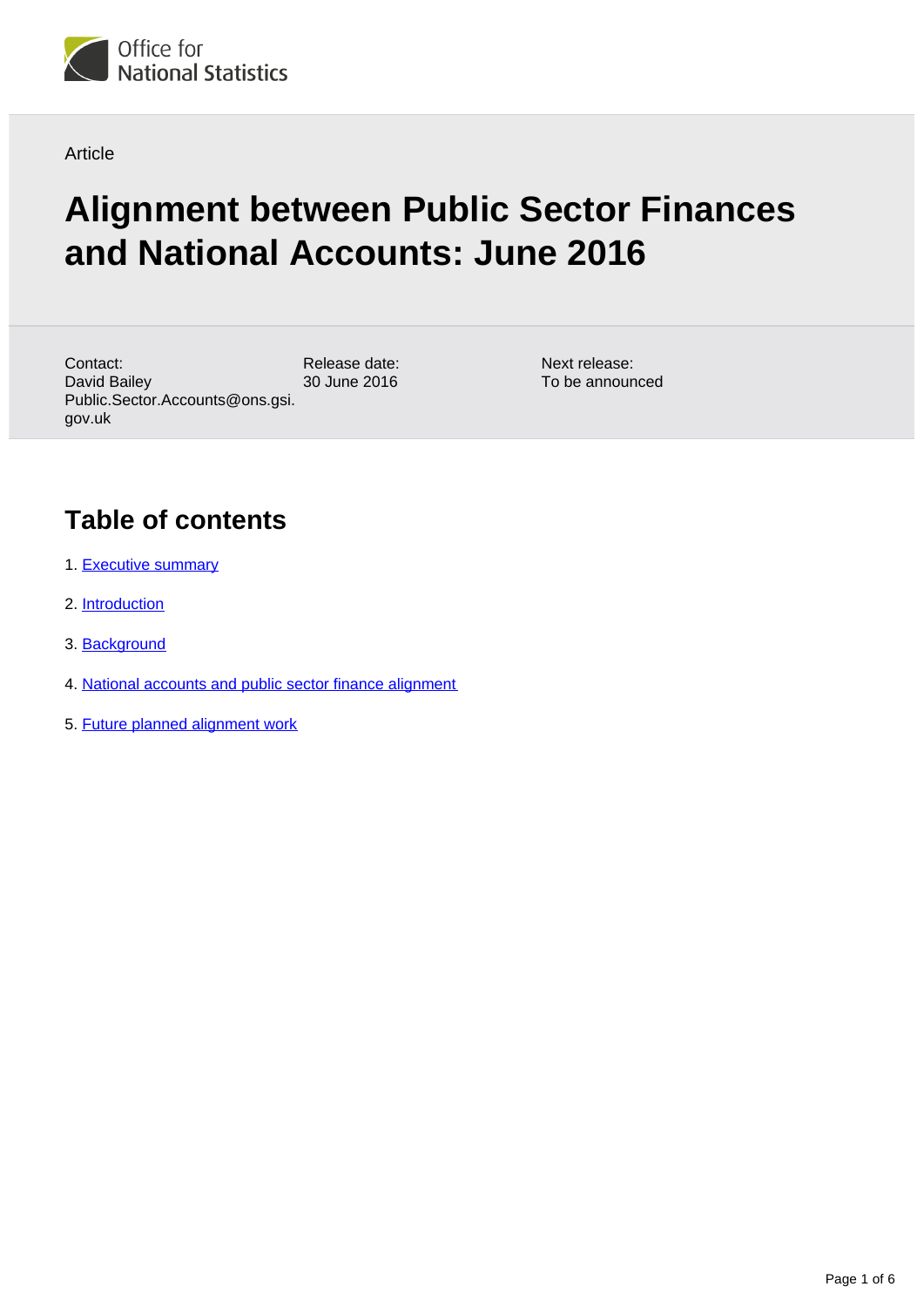## <span id="page-1-0"></span>**1. Executive summary**

This article compares the estimates of public sector net borrowing published in the monthly Public Sector Finances (PSF), on 21 June 2016, and the National Accounts (NA), published on 30 June 2016, and summarises the reasons for the differences identified.

The main difference is due to the expenditure and revenue of English "housing associations" being included in the PSF figures, in line with a recent classification decision, but this classification has yet to be implemented in the NA dataset where the housing associations remain recorded in the private sector.

In addition to the housing association classification's impacts, the article sets out other differences between the PSF and NA datasets due to methodological improvements and classifications implemented. The work that will take place over the next year to remove these differences and bring the datasets into closer alignment is also described in brief.

You are reminded that new areas of divergence are likely to emerge between annual National Accounts publications as a result of the different revisions policies for the National Accounts and the Public Sector Finances. Therefore, work to align the 2 datasets is not a one-off piece of work but something that must be returned to regularly.

## <span id="page-1-1"></span>**2. Introduction**

The core UK National Accounts (NA), as published in outputs such as the Annual National Accounts (Blue Book), Quarterly National Accounts and UK Economic Accounts, are not fully consistent with data published in the UK Public Sector Finances (PSF) and related outputs. The differences between the outputs are not a new phenomenon but have existed for many years and are the result of different revisions policies in the NA and the PSF. The NA being necessarily revised less frequently than the PSF due to the added complexity and integrated nature of the NA which need to balance across all sectors of the economy and not just the public sector.

It is important to note that the differences do not reflect conceptual differences in the compilation of the outputs. All NA and PSF publications are based on the National Accounts framework and are compiled in accordance with the standards set out in the European System of Accounts 2010 (ESA 2010) under European law.

This article is an update to a [similar article published alongside the Blue Book 2015](http://www.ons.gov.uk/ons/guide-method/method-quality/specific/economy/national-accounts/articles/2011-present/progress-of-aligning-public-sector-finances-to-national-accounts-between-2013-and-2015.pdf) in October 2015. The article presents some of the reasons behind the differences in the NA and the PSF datasets and gives an overview of the work which is planned to be completed over the next year to bring the 2 outputs into closer alignment. The article is structured as follows:

Section 3 – provides background on the NA and the PSF outputs and the reasons why they differ;

Section 4 – provides detail on the main alignment differences between the NA and the PSF as at June 2016;

Section 5 – provides information on the plans for future alignment work;

Appendix A – illustrates the extent of differences between the NA and the PSF datasets in June 2016.

## <span id="page-1-2"></span>**3. Background**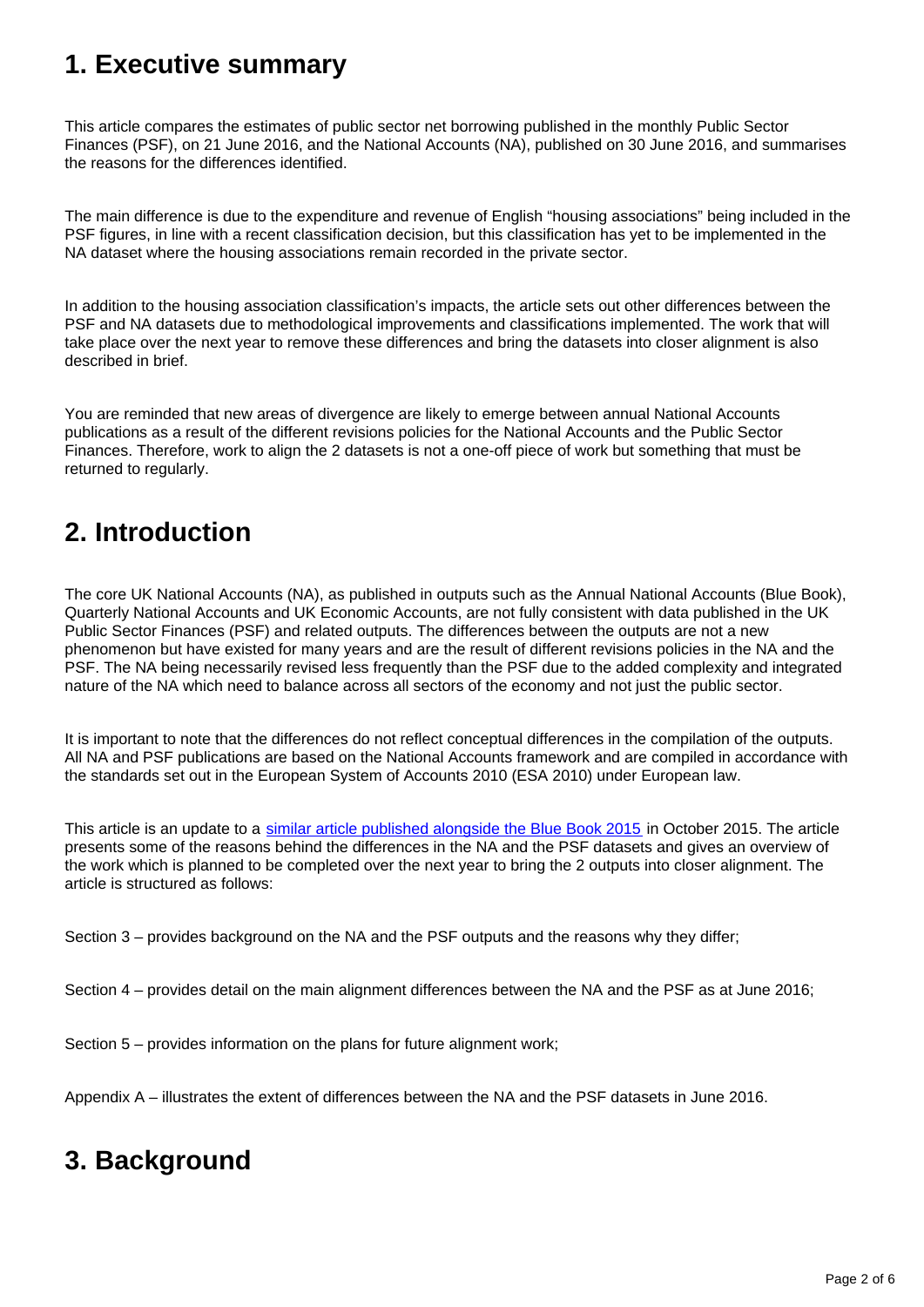### **3.1 National Accounts (NA)**

The term NA in this article refers to those integrated outputs and datasets which form the core National Accounts. The outputs include (but are not limited to) the annual Blue Book and annual Balance of Payments (Pink Book), the Quarterly National Accounts, the UK Economic Accounts and the Gross Domestic Product (preliminary and second estimates). Specifically, the NA dataset used in this article is that of the Quarterly National Accounts published on 30 June 2016 and the related Blue Book 2016 dataset.

The primary purpose of the NA is to provide an integrated description of all economic activity within the UK. It is used heavily by policy makers and analysts to provide a coherent macro-economic picture of the UK through important measures such as gross domestic product (GDP), household saving ratio and the balance of trade. The integrated nature of NA means that there is less flexibility for taking on revisions and so the data published in the NA are only open for revision in specific periods. The detail of which periods are open for revision varies by quarter.

### **3.2 Public Sector Finances (PSF)**

The term PSF in this article refers to those outputs and datasets which form the suite of public sector finance statistics. The outputs include (but are not limited to) the monthly Public Sector Finances, the quarterly Government Deficit and Debt (under the Maastricht Treaty) bulletin and the related international transmissions of Government Finance Statistics. Specifically, the **[PSF dataset](https://www.ons.gov.uk/economy/governmentpublicsectorandtaxes/publicsectorfinance/bulletins/publicsectorfinances/may16) used in this article is that published on 21 June** 2016.

The primary purpose of the PSF is to inform its users of the state of the public sector finances and the fiscal position. To do this it is important that the latest events and statistical classifications are reflected in the data and so the data published in the PSF are open for comprehensive revision every month for all time periods.

### **3.3 Revisions Policies**

The inconsistencies between NA and PSF are not conceptual in nature but are the result of the application of different revisions policies. The revisions policies and data compilation processes for NA and PSF were deliberately separated from July 2004 in order to better meet the needs of the users of government finance statistics, as recommended by a 2002 National Statistics Quality Review. As noted above, the PSF Revisions [Policy](https://www.ons.gov.uk/file?uri=/methodology/methodologytopicsandstatisticalconcepts/revisions/revisionspoliciesforeconomicstatistics/publicsectorfinancesrevisionspolicytcm77184697.pdf) allows revisions to be taken on in any publication and for all time periods, but the [NA Revisions Policy](https://www.ons.gov.uk/file?uri=/methodology/methodologytopicsandstatisticalconcepts/revisions/revisionspoliciesforeconomicstatistics/nationalaccountsrevisionspolicy2016jan16.pdf) is much more restrictive, due to the integrated nature of the accounts, generally only allowing long time series revisions at a single point in the year. This means that the PSF usually incorporates data and methodological revisions affecting the public finances ahead of the NA.

Although the original intention was that the NA would come into alignment with the PSF at the earliest opportunity, the differences between the 2 datasets built up over a number of years. Over the last few years, work has been undertaken to bring the datasets back into closer alignment, although at any one point in time there are always likely to be some differences as a result of the different revisions policies. This article summarises the main reasons for differences between the 2 datasets as at June 2016.

## <span id="page-2-0"></span>**4. National accounts and public sector finance alignment**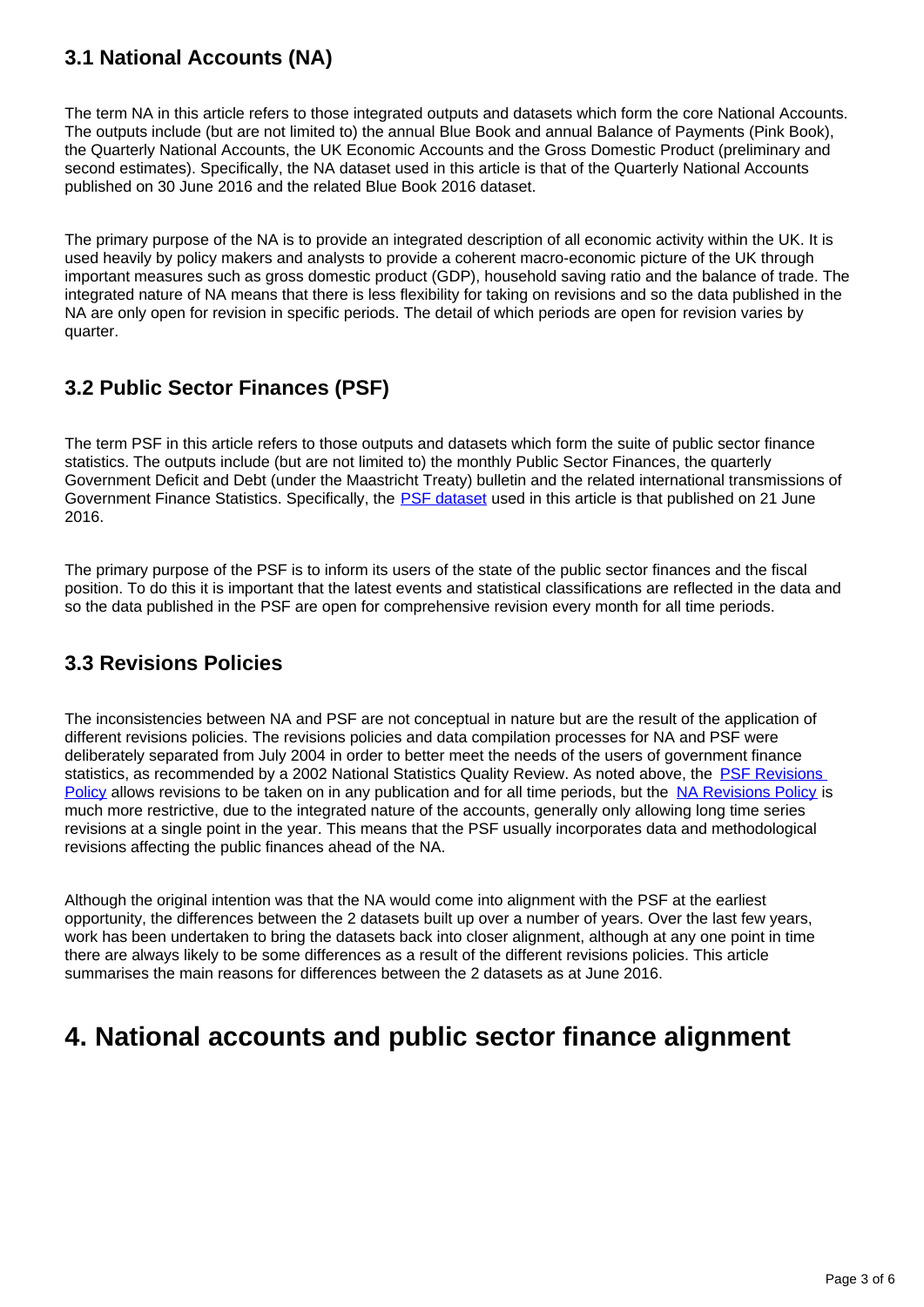### **4.1 Differences in Public Sector Net Borrowing**

Figure 1 compares public sector net borrowing as published in the National Accounts and in the Public Sector Finances in June 2016. It can be seen that the 2 datasets are closely aligned between the financial year ending March 1998 and the financial year ending March 2016, but there is an observable divergence in the published figures from the financial year ending March 2009 onwards. This divergence in recent years is largely due to the reclassification of English "housing associations" (more properly known as English private registered providers of social housing) from being private corporations to public corporations. The classification decision applies from July 2008 and has been implemented in the Public Sector Finances but not the National Accounts.

#### **Figure 1: Comparison of public sector net borrowing<sup>1</sup>**

#### **UK, financial year ending March 1998 to financial year ending March 2016**



#### **Source: Office for National Statistics**

#### **Notes:**

- 1. Public sector net borrowing excluding public sector banks and the Bank of England.
- 2. National Accounts as published on 30 June 2016.
- 3. Public sector finances as published on 21 June 2016.

Appendix A shows, in tabular format, the differences in central government net borrowing, local government net borrowing and non-financial public corporations' net borrowing. Where the differences are due to methodological and classification differences between National Accounts and Public Sector Finances, these are shown in the table.

### **4.2 Methodological Improvements and Classifications Implemented in the PSF**

Since September 2015, when the Quarterly National Accounts consistent with Blue Book 2015 were published, there have been a number of classifications implemented in the Public Sector Finances which have not yet been introduced into the National Accounts as well as some methodological improvements. These changes have led to a divergence in the net borrowing reported in the Public Sector Finances and the National Accounts.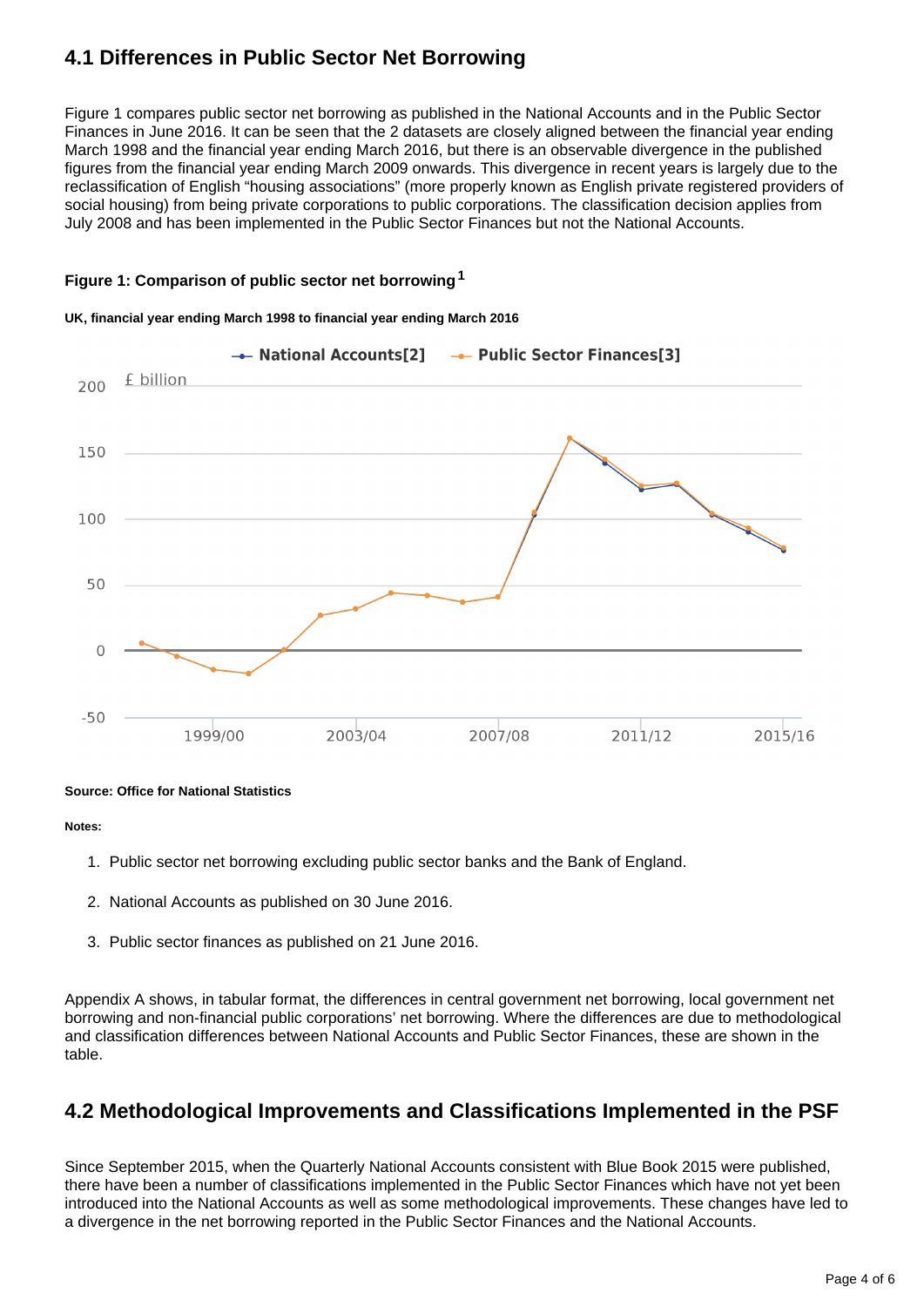### **4.2.1 Implementation of reclassification of "housing associations"**

The reclassification of English private registered providers of social housing (referred to in this article as housing associations) from the private to the public corporation sector was reflected in public sector finances for the first time in the [January 2016 PSF statistical bulletin](http://www.ons.gov.uk/economy/governmentpublicsectorandtaxes/publicsectorfinance/bulletins/publicsectorfinances/january2016). This [reclassification](http://www.ons.gov.uk/ons/rel/na-classification/national-accounts-sector-classification/classification-update---october-2015/index.html), announced on 30 October 2015, affects over 1,500 bodies providing social housing and applies back to July 2008 when the controls in the Housing and Regeneration Act 2008 came into force. The impact of the reclassification is to increase the net borrowing for public corporations by between £2 billion and £4 billion a year.

### **4.2.2 Improvements to coverage of departmental revenue data**

Through a joint programme of quality assurance work by the Office for National Statistics and HM Treasury, additional departmental income was identified that had not been previously incorporated in the Public Sector Finances (or National Accounts). This income was included for the first time in Public Sector Finances in the [January 2016 PSF statistical bulletin](http://www.ons.gov.uk/economy/governmentpublicsectorandtaxes/publicsectorfinance/bulletins/publicsectorfinances/january2016). The majority of the additional income, approximately £500 million a year since 2008, related to fees for services and goods. A further £350 million a year of income (approximately) related to miscellaneous transfers and rent.

### **4.2.3 Introduction of data for community infrastructure levy**

Community infrastructure levy is a planning charge, introduced by the [Planning Act 2008](http://www.legislation.gov.uk/ukpga/2008/29/contents) as a tool for local authorities in England and Wales to help deliver infrastructure to support the development of their area. The community infrastructure levy was included for the first time in public sector finances in the [November 2015 PSF](https://www.ons.gov.uk/economy/governmentpublicsectorandtaxes/publicsectorfinance/bulletins/publicsectorfinances/november2015)  [statistical bulletin](https://www.ons.gov.uk/economy/governmentpublicsectorandtaxes/publicsectorfinance/bulletins/publicsectorfinances/november2015). Its inclusion has reduced local government net borrowing from financial year ending March 2013 onwards. In the financial year ending March 2015 borrowing was reduced by around £100 million.

### **4.2.4 Introduction of data for light dues**

Light dues are charges that are levied on ships for the maintenance of lighthouses and other aids to navigation. Light dues were included for the first time in the Public Sector Finances in the November 2015 PSF statistical [bulletin.](https://www.ons.gov.uk/economy/governmentpublicsectorandtaxes/publicsectorfinance/bulletins/publicsectorfinances/november2015) The inclusion of these receipts has led to a decrease in central government net borrowing of approximately £100 million a year.

### **4.2.5 Improvements to local government interest payable estimates**

Through quality assurance work improvements to the calculation of local government interest payable were identified. These improvements were included for the first time in the [February 2016 PSF statistical bulletin](https://www.ons.gov.uk/economy/governmentpublicsectorandtaxes/publicsectorfinance/bulletins/publicsectorfinances/february2016) and led to small reductions in local government net borrowing of less than £50 million a year.

### **4.2.6 Air Travel Organisers' Licensing (ATOL) protection contributions**

In addition to the above recent implementations in the Public Sector Finances, there are some differences between Public Sector Finances and National Accounts which were present in September 2015, but which have yet to be brought into alignment. The principal methodological difference in this category is the inclusion of ATOL protection contributions.

ATOL protection contributions from airline and travel companies are classified as taxes on production. These contributions were included for the first time in public sector finances in the March 2015 statistical bulletin. The inclusion of these receipts have led to a decrease in central government net borrowing of between £20 and £60 million a year from April 2008 onwards.